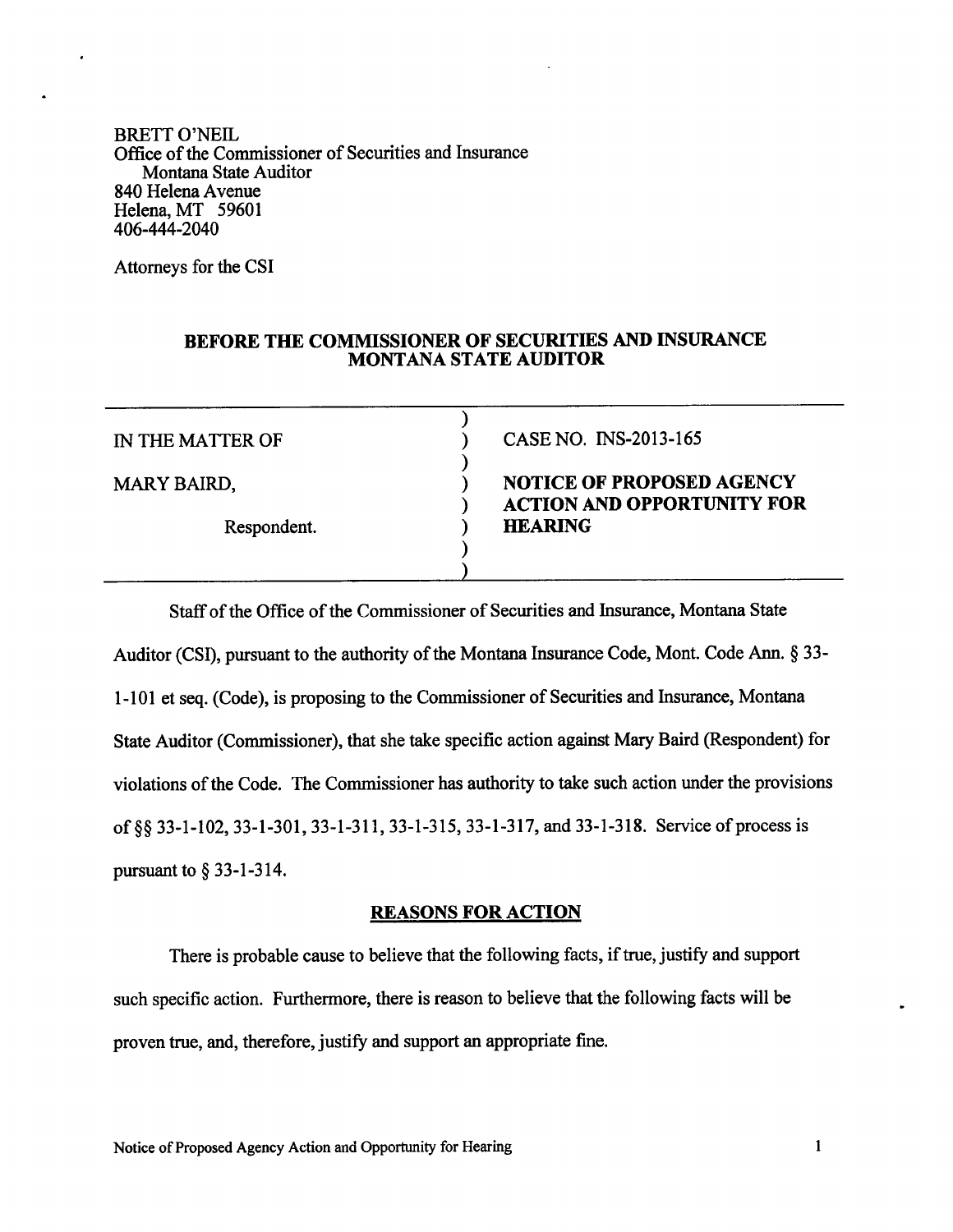# ALLEGATIONS OF FACT

1. On January 23, 2012, the CSI and Respondent entered into a Consent Agreement wherein Respondent agreed to return \$6,355.00 to Allstate Insurance Company (Allstate) in 36 monthly installments of \$176.53. The agreement also required, among other things, Respondent to provide the CSI with copies of such payments. (Exhibit 1).

2. The Deputy Insurance Commissioner signed the Final Order on January 23,2012. That order incorporated the terms of the Consent Agreement.

3. Check copies were not received for October and November 2012, On November 26, 2012, the CSI requested Respondent provide documentation regarding the payment. Respondent informed the CSI that she had not made the payments. Respondent requested a three month forbearance, and was rescheduled to make payments starting on February 26,2013.

4. On March 4, 2013, the CSI contacted Respondent and requested a copy of the March payment to Allstate. Respondent provided a copy of the check on March 7,2013.

5. Respondent made her April payment, and provided the CSI with a copy of that payment, in a timely fashion.

6. The CSI received no check copies, nor did Allstate receive any payments, for May, June, July, and August 2013.

7. On August 9,2013, the CSI requested information regarding the missing payment information. Respondent's one word response was "Okay."

8. The CSI has still not received the requested information, nor has Allstate received payment for the identified months.

9. Respondent has not submitted her September or October payment to Allstate.

10. Respondent still owes Allstate \$4,768.23.

Notice of Proposed Agency Action and Opportunity for Hearing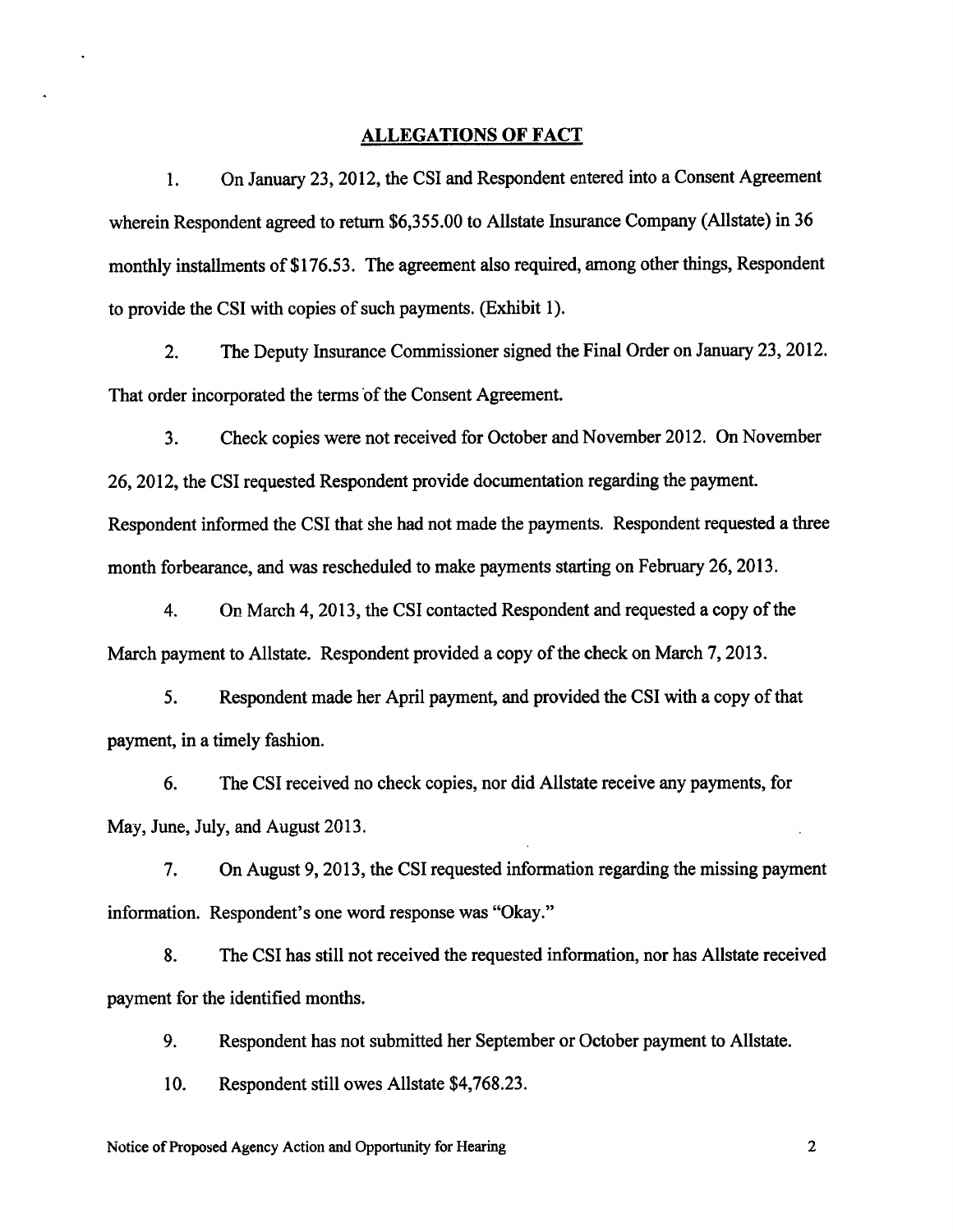# CONCLUSIONS OF LAW

l. The Commissioner has jurisdiction over this matter pursuant to \$ 33-l-101 et seq.

2. <sup>A</sup>"person" is an individual, insurer, company, association, organization, partnership, business trust, corporation, or any other legal entity. \$ 33-l-202(3).

3. Respondent is aperson.

4. <sup>A</sup>person may not engage in an act or practice constituting a violation of <sup>a</sup> provision of an order issued under the Montana Insurance Code. \$ 33-1-318.

5. Respondent violated the Commissioner's order by not making restitution payments to Allstate as agreed upon, and by failing to provide documentation to the CSI concerning those payments for the following months:

a. October 2012

- b. November 2012
- c. May 2013
- d. June 2013
- e. July 2013
- August 2013 f.
- g. September 2013
- h. October 2013

# RELIEF REQUESTED

WHEREFORE, the CSI seeks the following relief:

1. Pursuant to \$ 33-l-318(3), imposition of a fine not to exceed \$5,000 for each

identifiable violation of the Commissioner's order.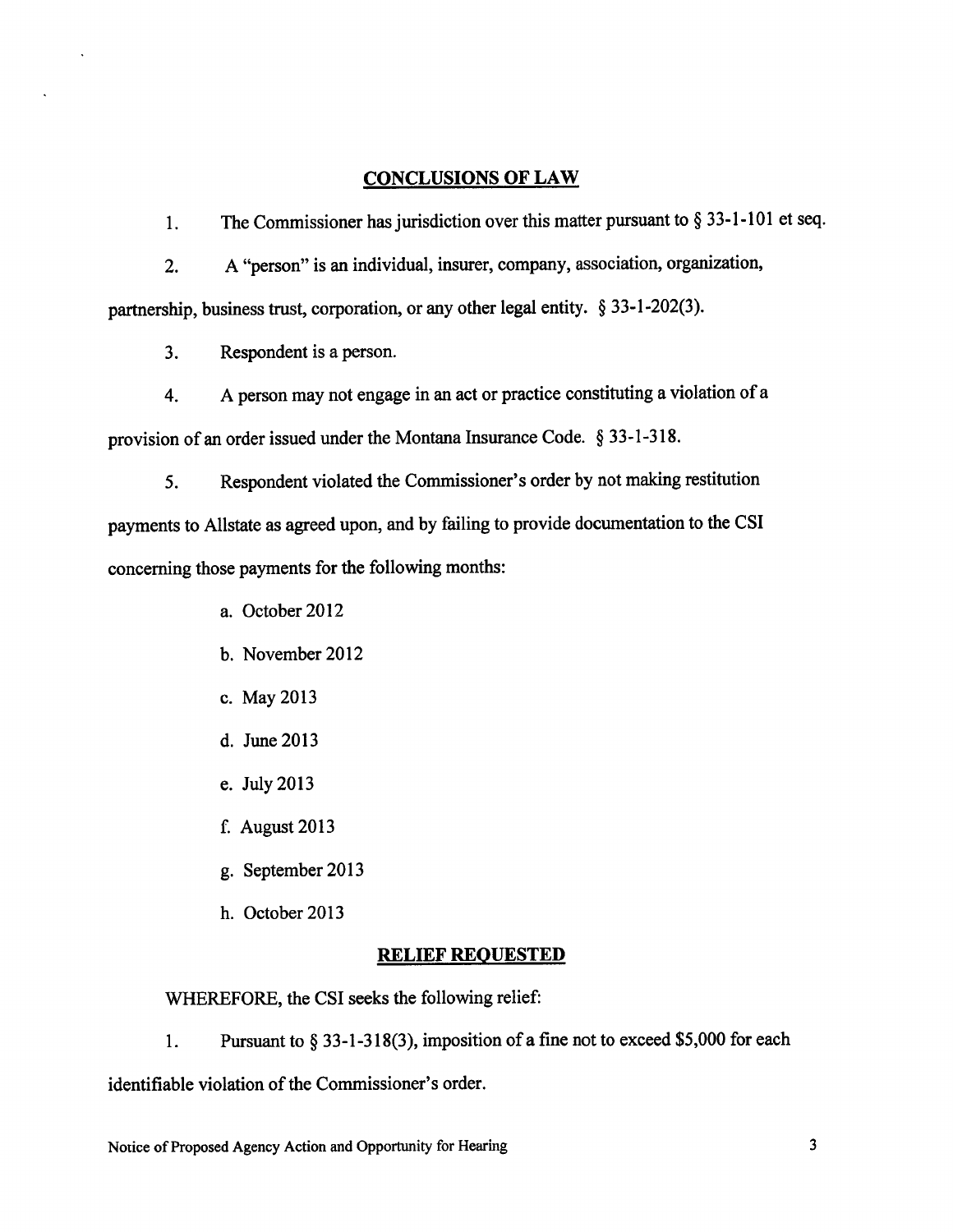2. Pursuant to \$ 33-17-1001(c), revocation of Respondent's producer's license, #681926.

3. Pursuant to the Commissioner's previous Order, restitution in the amount of \$4,768.23, plus any additional interest resulting from Respondent's lack of repayment.

# STATEMENT OF RIGHTS

You are entitled to a hearing to respond to this notice, and to present evidence and arguments on all issues involved in this case. You have a right to be represented by an attorney at any and all stages of this proceeding. You may demand a forrnal hearing before a hearing examiner appointed by the Commissioner pursuant to the Montana Administrative Procedure Act,  $\S$  2-4-601 et seq., including  $\S$  2-4-631. If you demand a hearing, you will be given notice of the time, place, and the nature of the hearing.

If you wish to contest the proposed action under the jurisdiction of the Commissioner, you must advise the Commissioner within 2l days of the date youreceive this notice. You must advise the Commissioner of your intent to contest the proposed action by writing to Brett O'Neil, Office of the Commissioner of Securities and Insurance, Montana State Auditor, 840 Helena Avenue, Helena, Montana 59601. Your letter must clearly indicate whether you demand a hearing, or whether you waive formal proceedings and, if so, what informal proceedings you prefer for disposition of this case. Pursuant to  $\S$  2-4-603(2), you may not request informal proceedings, as identified in \$ 2-4-604, if the action could result in suspension, revocation, or any other adverse action against a professional license. Should you request a hearing on the matters raised in this Notice, a hearing must be held within 45 days of the request, unless postponed by mutual consent of the parties, pursuant to  $\S 33$ -1-701(3).

4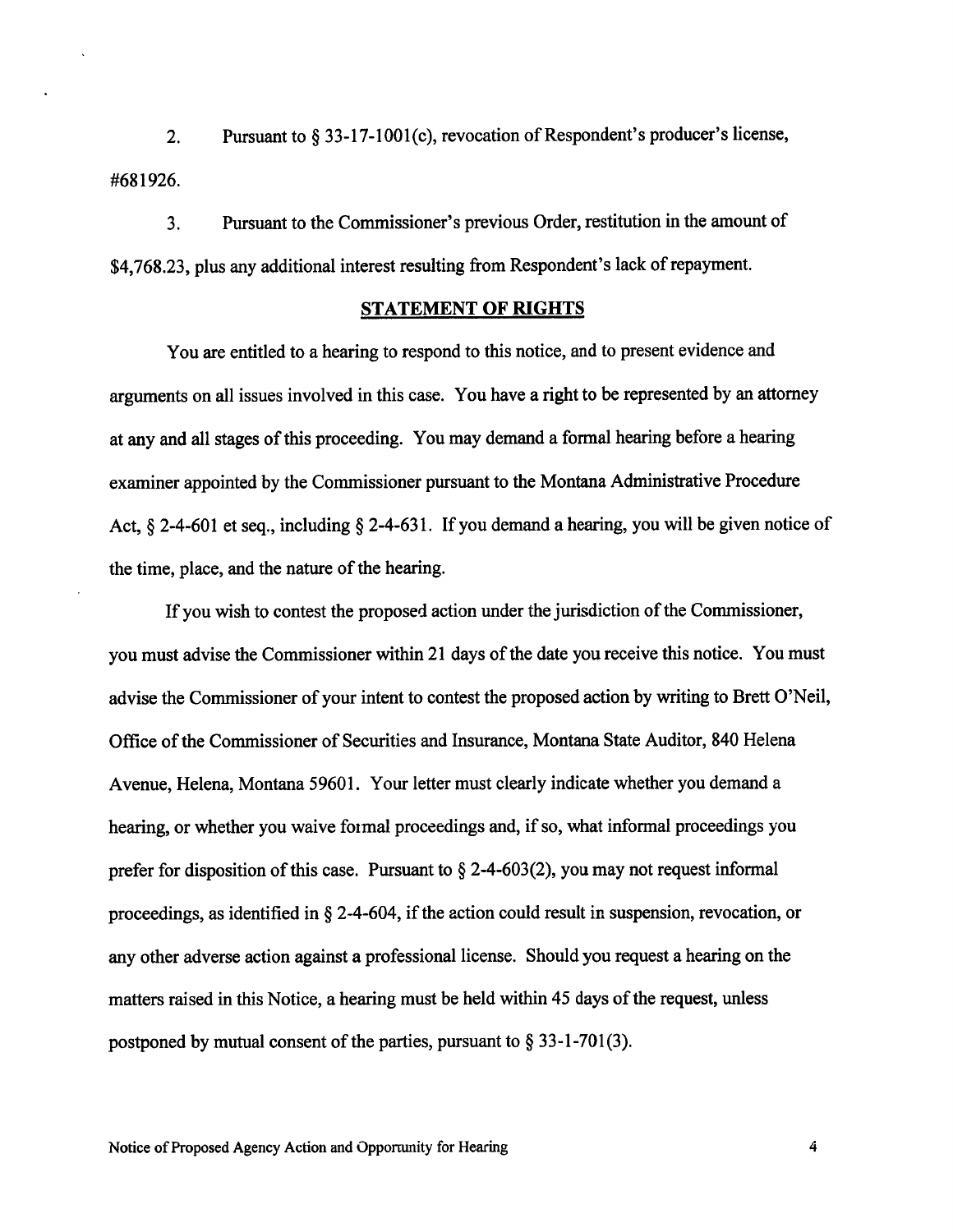Should you request a hearing, you have the right to be accompanied, represented, and advised by counsel. If the counsel you choose has not been admitted to practice law in the state of Montana, he or she must comply with the requirements of *Application of American Smelting* and Refining Co. (1973), 164 Mont. 139,520 P.2d 103, and Montana Supreme Court Commission on the Unauthorized Practice of Law v. O'Neil, 2006 MT 284, 334 Mont. 311, 147 P.3d 200.

# CONTACT WITH COMMISSIONER'S OFFICE

If you have questions or wish to discuss this matter, please contact Brett O'Neil, legal counsel for the CSI, at 840 Helena Avenue, Helena, MT, 59601, 406-444-2040. Please make any contacts with this office through your attomey.

#### POSSIBILITY OF DEFAULT

Failure to give notice or to advise of your demand for a hearing or informal procedure within 15 days will result in the entry of a default order imposing the disciplinary sanctions against you without further notice to you, pursuant to Mont. Adrnin. R. 6.2.101, and the Attorney General's Model Rule 10, Mont. Admin. R. 1.3.214.

DATED this  $\frac{1}{\sqrt{2}}$  day of October, 2013.

**BRETT O'NEIL** Attorney for the CSI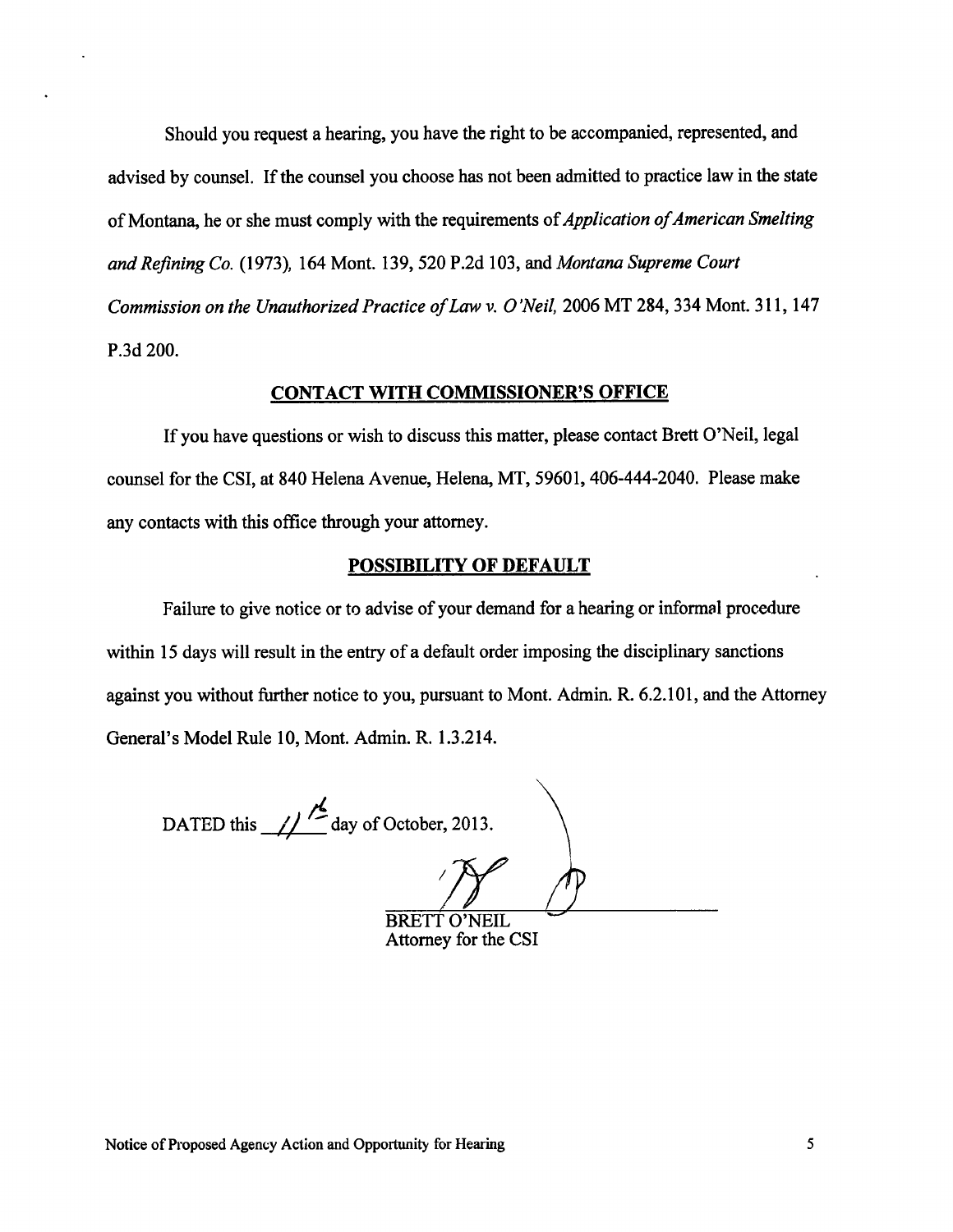#### **BRETT O'NEIL** Office of the Commissioner of Securities and Insurance, Montana State Auditor 840 Helena Avenue Helena, MT 59601 (406) 444-2040 bo'neil@mt.gov

Attorney for the CSI

#### BEFORE THE COMMISSIONER OF SECURITIES AND INSURANCE, **MONTANA STATE AUDITOR STATE OF MONTANA**

| IN THE MATTER OF:  | CASE NO. INS-2011-259                              |
|--------------------|----------------------------------------------------|
| <b>MARY BAIRD,</b> | <b>CONSENT AGREEMENT AND</b><br><b>FINAL ORDER</b> |
| Respondent.        |                                                    |
|                    |                                                    |

This Consent Agreement and Final Order (Agreement) is entered into by the Office of the

Commissioner of Securities and Insurance, Montana State Auditor (CSI), acting pursuant to the

authority of the Montana Insurance Code, Mont. Code Ann. § 33-1-101, et seq. (Code), and

Mary Baird (Respondent).

# **RECITALS**

WHEREAS, the CSI received a complaint from an insurer regarding the backdating of policies;

WHEREAS, the CSI alleged Respondent violated Mont. Code Ann. § 33-1-1201(1) by providing an untrue statement to an insurer;



 $\mathbf{1}$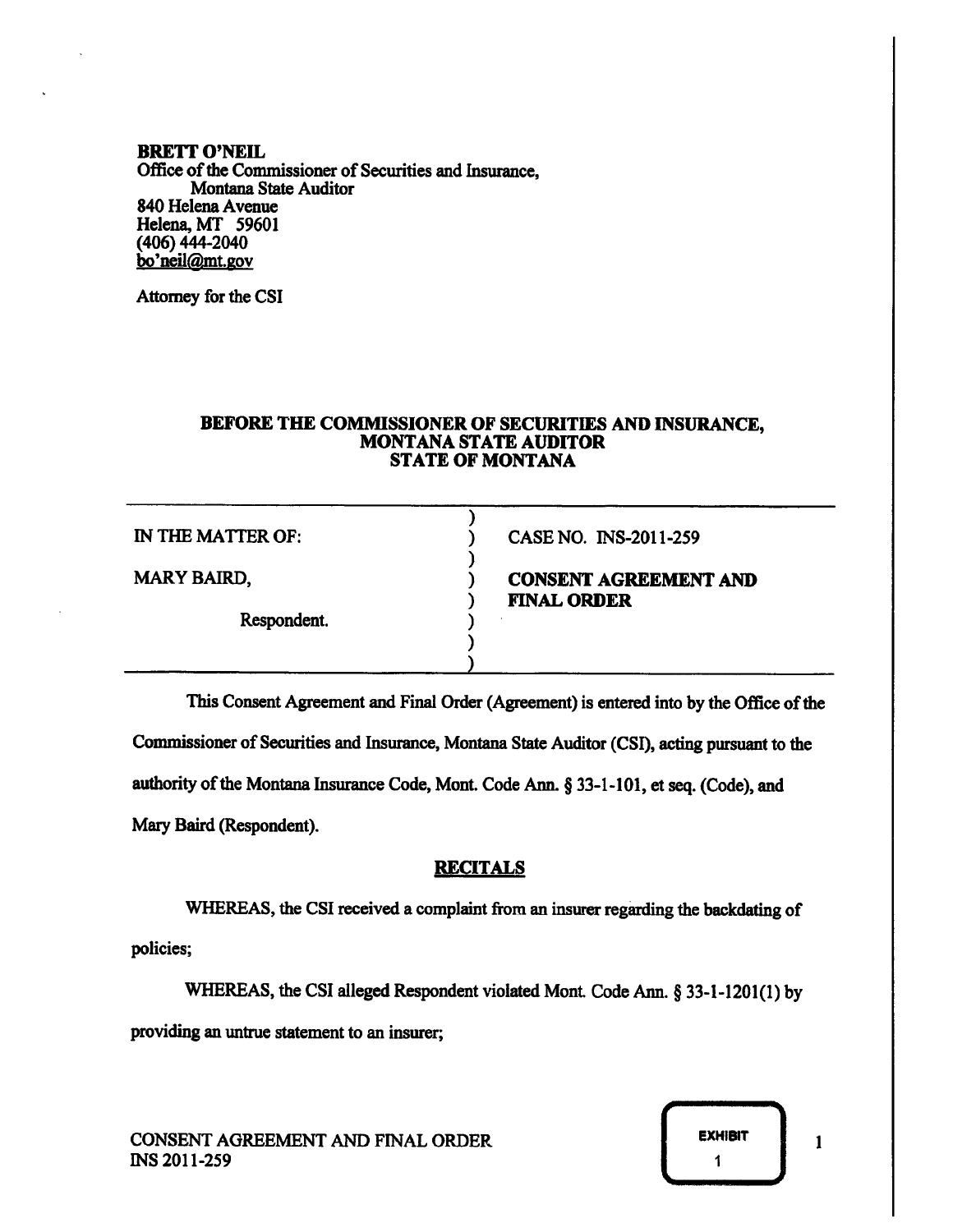WHEREAS, the CSI and Respondent agree that the best interests of the public would be served by entering into this Agreement;

NOW, THEREFORE, in consideration of the mutual undertakings contained in this Agreement, the CSI and the Respondent hereby agree to settle this matter pursuant to the following terms and conditions:

# STIPULATIONS AND CONSENTS

I. Without admitting or denying any of the CSI's allegations, Respondent stipulates and consents to the following:

A. Respondent's insurance license shall be suspended for a period of one ycar, with six months suspended. Respondent shall be given credit for suspending her own license as of July l, 2011.

B. Respondent shall return to Allstate Insurance Company a zum of \$6,355.00 in 36 monthly installments of \$176.53 each. The first submission shall be made by March 1, 2012.

C. Respondent shall submit copies of the monthly checks written to Allstate Insurance Company to the CSI. These copies, and any other documents submitted to the CSI under this Consent Agreement and Final Order, shall be sent to the Office of the Commissioner of Securities and Insurance, Montana State Auditor, c/o Lisa Monroe, 840 Helena Avenue, Helena, MT 59601.

D. Respondent shall submit monthly personal bank account statements to the CSI from the date of this agreement. The Respondent shall notify the CSI of the monthly statement date and submit copies of the statement from one week of that date.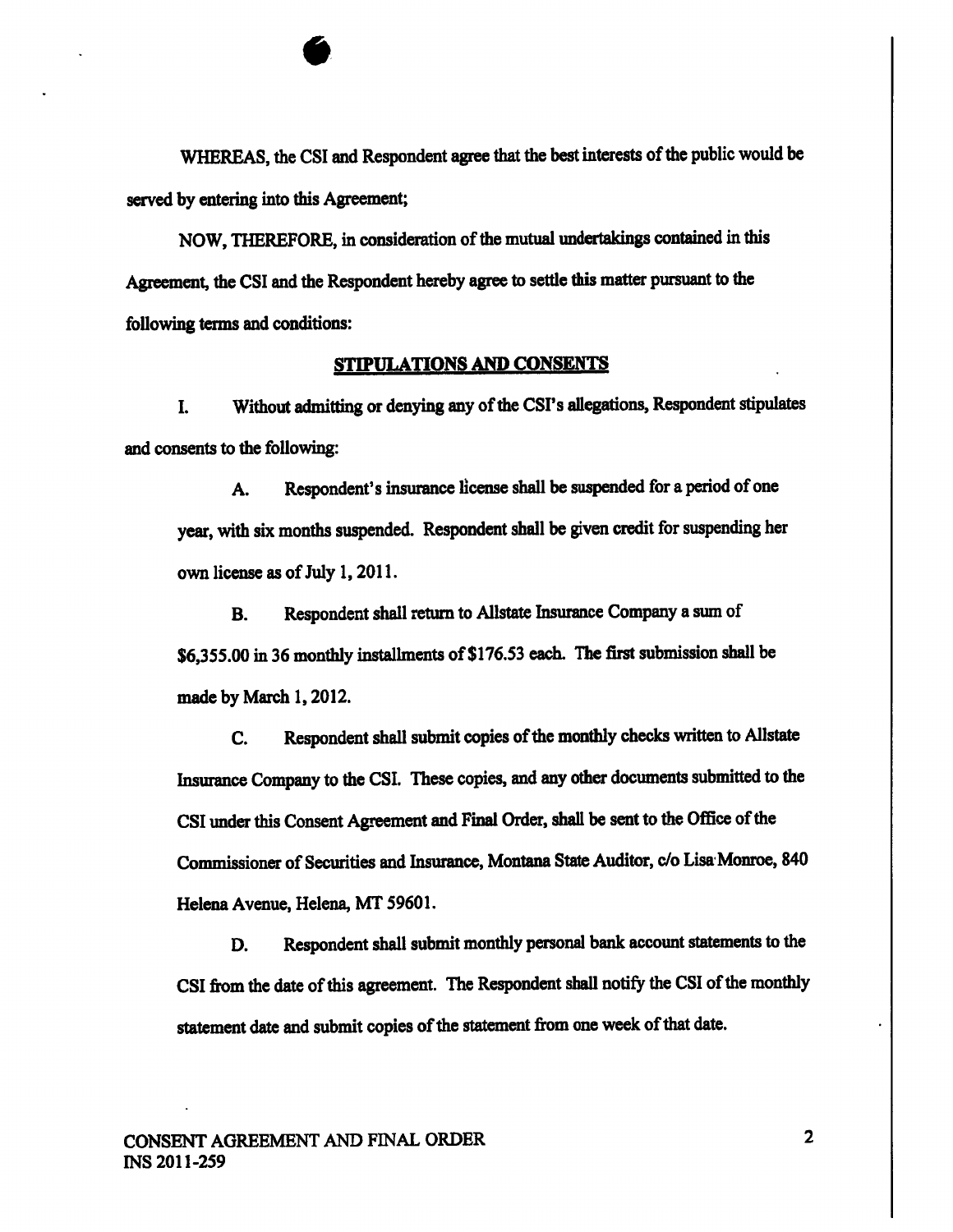WHEREAS, the CSI and Respondent agree that the bestinterests of the public would be served by entering into this Agreement;

NOW, THEREFORE, in consideration of the mutual undertakings contained in this Agrement, the CSI and the Respondent hereby agree to settle this matter pursuant to the following terms and conditions:

#### STIPULATIONS AND CONSENTS

I. Without admitting or denying any of the CSI's allegations, Respondent stipulates and consents to the following:

A. Respondent's insurance license shall be suspended for a period of one year, with six months suspended. Respondent shall be given credit for suspending her own license as of July l, 201l.

B. Respondent shall return to Allstate Insurance Company a sum of \$6,355.00 in 36 monthly installments of \$176.53 each. The first submission shall be made by March 1, 2012.

C. Respondent shall submit copies of the monthly checks written to Allstate Insurance Company to the CSI. These copies, and any other documents submitted to the CSI uder this Consent Agreement and Final Order, shall be sent to thc Office ofthe Commissioner of Securities and Insurance, Montana State Auditor, c/o Lisa Monroe, 840 Helena Avenue, Helena, MT 59601.

D. Respondent shall submit monthly personal bank account statements to the CSI from the date of this agreement. The Respondent shall notify the CSI of the monthly statement date and submit copies of the statement from one week of that date.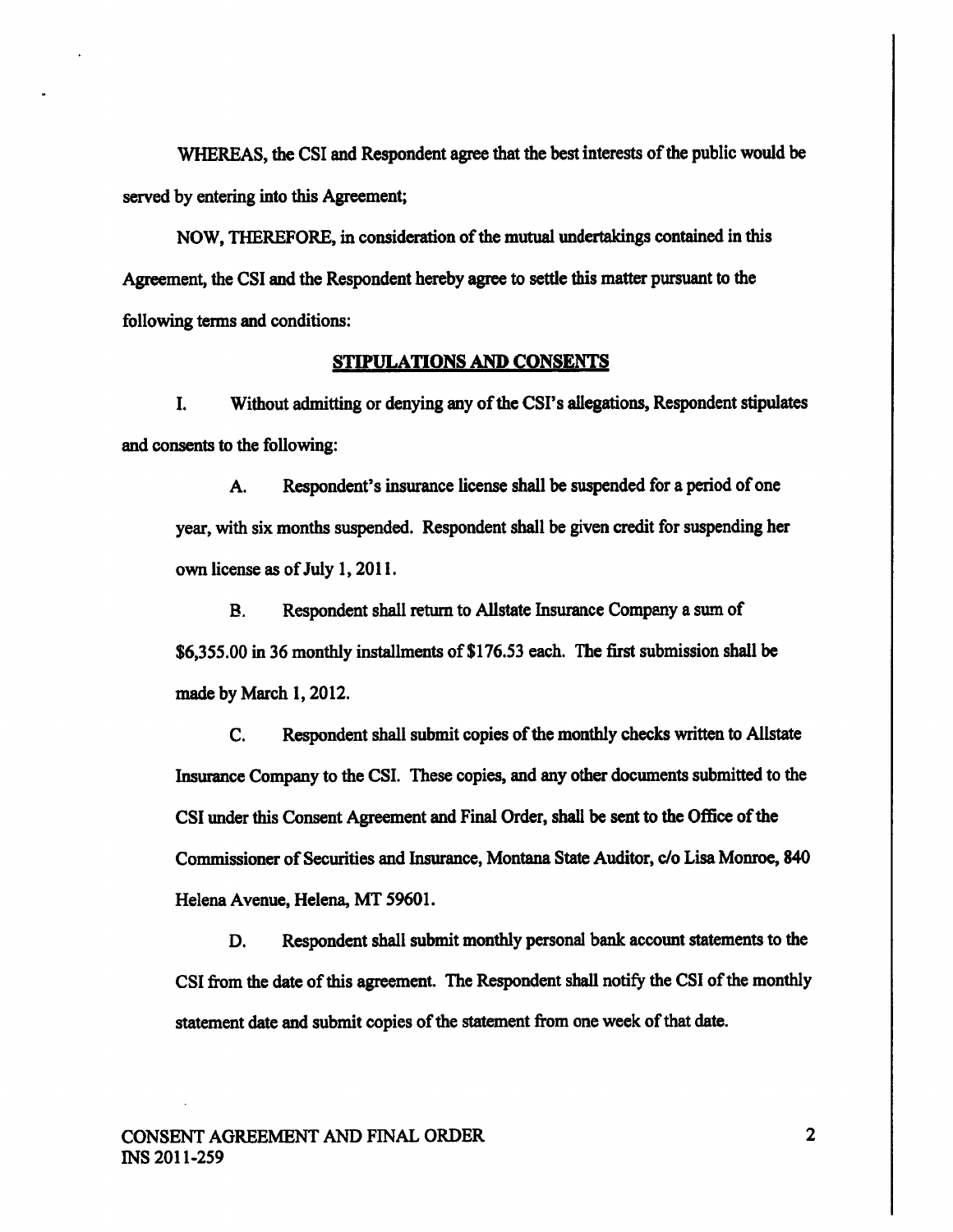E. Respondent shall work under the supervision of a producer for 18 months. Respondent and the supervising agent shall enter into a written agreement whereby the supervising producer shall submit quarterly reports to the CSI. The quarterly reports shall address Respondent's dealings with the supervising agent including, but not limited to, the number of new clients, gross premium collected on behalf of Respondent's clients, confirmation that Respondent is depositing premium into the agency's trust account, and confirmation that the amount of premium gathered was submitted to the insurer. The agreement shall be submitted to the CSI prior to the Respondent entering into the insurance business.

F. Prior to January 31, 2012, Respondent shall gather and submit copies of all personal insurance policies currenfly in force. Any new applications for personal insurance shall be submitted to the CSI within one week of the application throughout the term of this Agreement.

G. Respondent shall submit all personal (non-medical) claims against insurers to the CSI throughout the term of this agreement.

H. Within two years from the date of this agreement, the Respondent shall attend ten hours of Ethics Continuing Education. This is in addition to Respondent's statutory duties regarding Continuing Education. Within two weeks of attending a Continuing Education course, a copy of the Course Completion Certificate shall be submitted to the CSI.

I. By February 15, 2012, Respondent shall enter an agreement with Ms. Carmine Mowbray regarding the severing of a business lease. The agreement shall be for a total of \$1,565.00 and shall stipulate how the money will be paid. A copy of the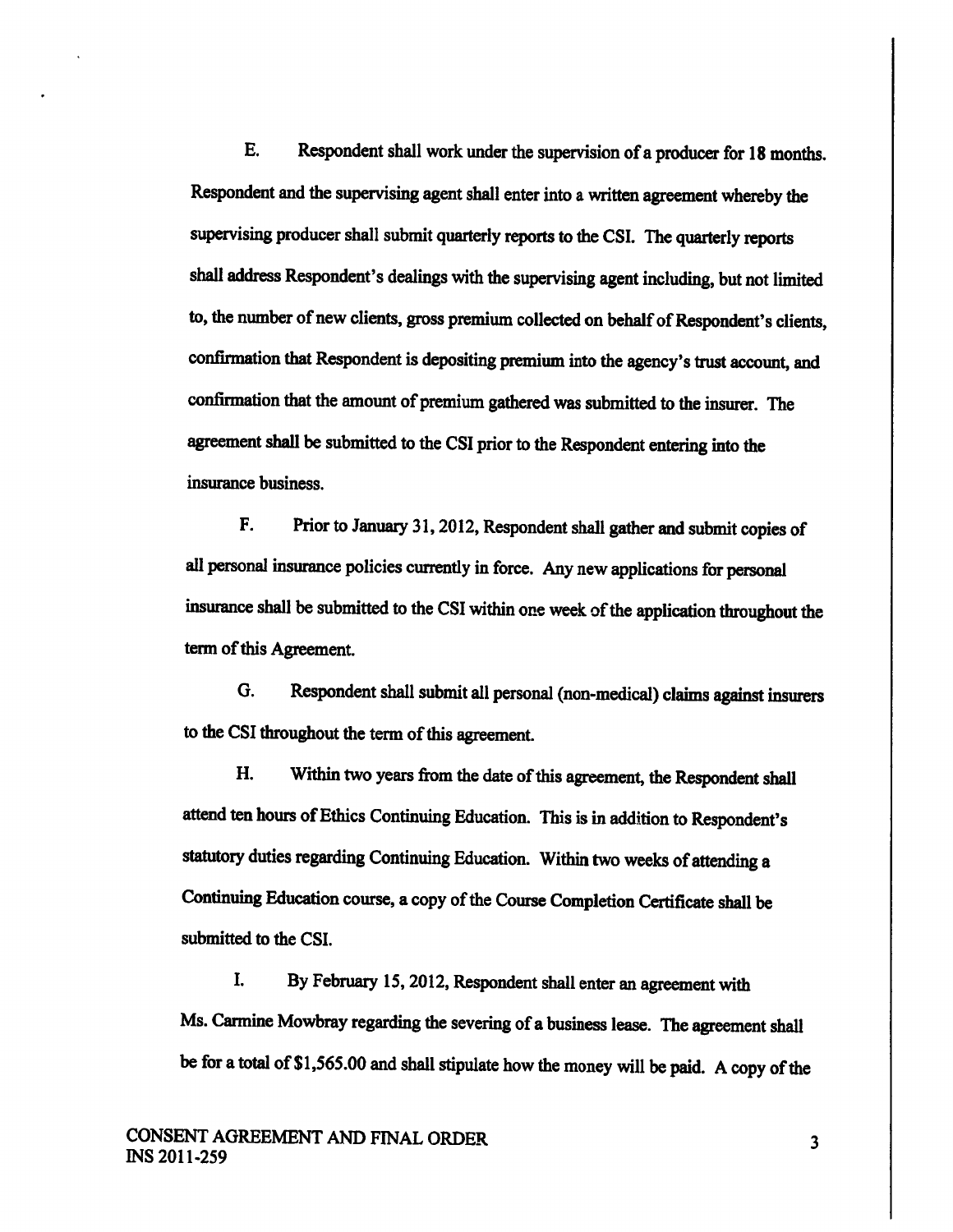agreement and copies of all checks written to Ms. Mowbray pursuant to the agreement shall be submitted to the CSI.

J. By January 31,2012, Respondent shall submit a check in the amount of \$203.36 to the Insure Montana program regarding personal premium assistance after the Respondent's business closed. A copy of the check shall be submitted to the CSI.

K. By January 31,2012, Respondent shall submit a check in the amount of \$254.06 to the Insure Montana program regarding business premium assistancc. Any uncashed checks to the Baird 7 agency shall be returned to the CSI and deducted from the total. A copy of the check and any uncashed checks to the Baird 7 agency shall be submitted to the CSI.

L. The Respondent fully and forcver releases and discharges the Commissioner of Securities and Insurance, Montana State Auditor (Commissioner), the CSI, and all of the CSI's employees and agents from any and all actions, claims, causes of action, demands, or expenses for damages or injuries, whether asserted or unasserted, known or unknown, foreseen or unforeseen, arising out of this Agreement.

M. The Respondent specifically and affirmatively waives a contested case hearing and all rights to appeal under the Montana Administrative Procedure Act, Mont. Code Ann.  $§$  2-4-101, et seq., and elects to resolve this matter on the terms and conditions set forth herein.

II. AII parties to this Agreement stipulate and consent as follows:

A. The Commissioner and the CSI have jurisdiction over the subject matter of the above-entitled proceeding.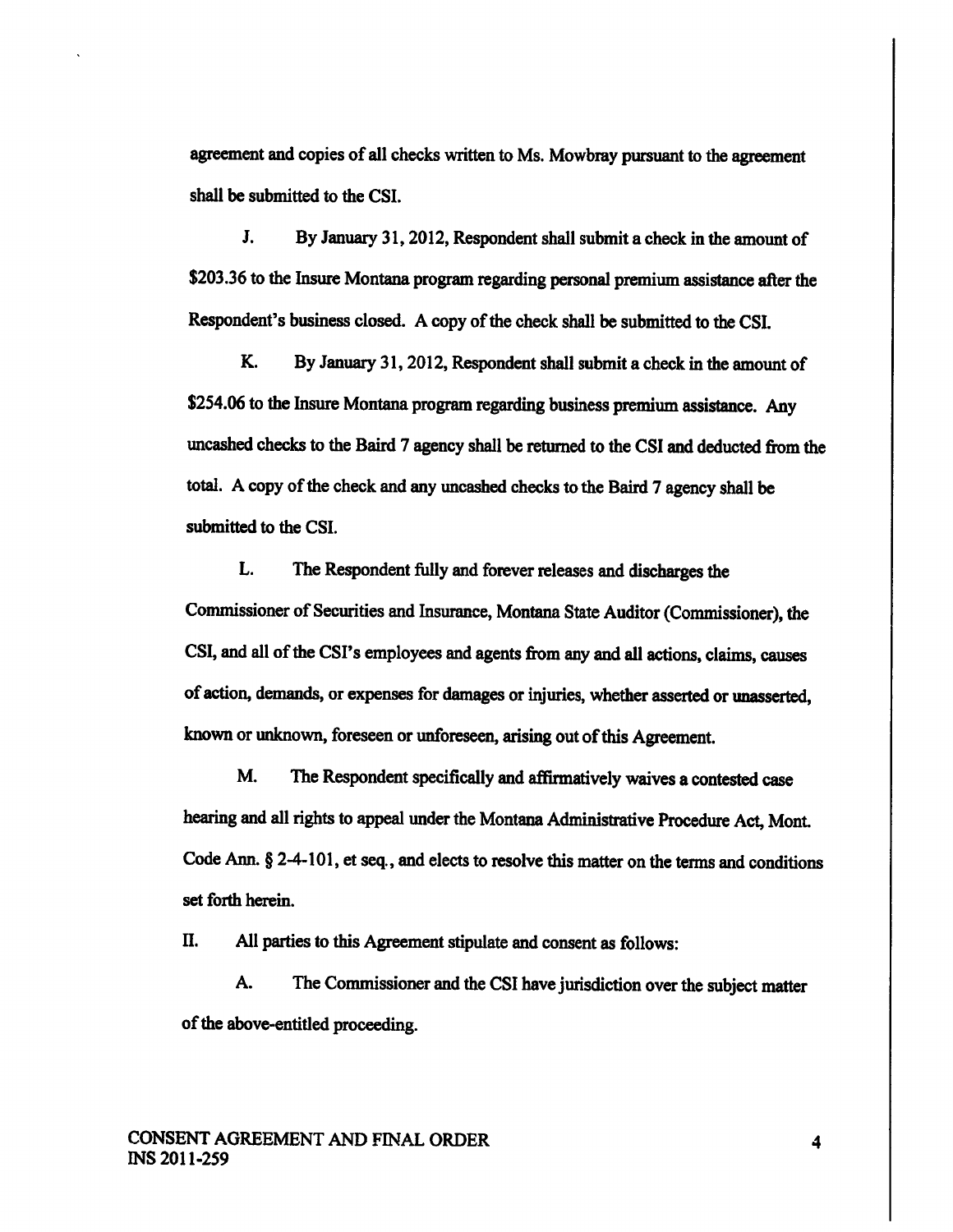B. The CSI hereby agrees that it will not initiate any civil or administrative action against the Respondent regarding the allegations contained in this action for so long as the Respondent adheres to the terms of the Agreement.

C. This Agreement is entered without adjudication of any issue, law or fact. It is entered into solely for the purpose of resolving the CSI's allegations and is not intended to be used for any other purpose. For any person or entity not a party to this Agreement, this Agreement does not limit or create any private rights or remedies against the Respondent, limit or create liability of Respondent, or limit or create defenses of Respondent to any claims.

D. The applicable statute of limitation, Mont. Code Ann. § 33-1-707, is tolled for two years from the date of execution of this Agreement with regard to the allegations set forth above. In the event Respondent violates the terms of this Agreement at any time during the two-year tolling period, the CSI reserves the right to seek additional fines.

E. This Agreement constitutes the entire agreement between the parties and no other promises or agreements, either express or implied, have been made by the CSI or by any member, officer, agent or representative of the CSI to induce Respondent to enter into this Agreement.

F. This Agreement may not be modified orally, and any subsequent modifications to this Agreement must be mutually agreed upon in uriting to be effective.

G. This Agreement shall be incorporated into and made a part of the attached Final Order issued by the Commissioner herein.

H. This Agreement shall be effective upon signing of the Final Order.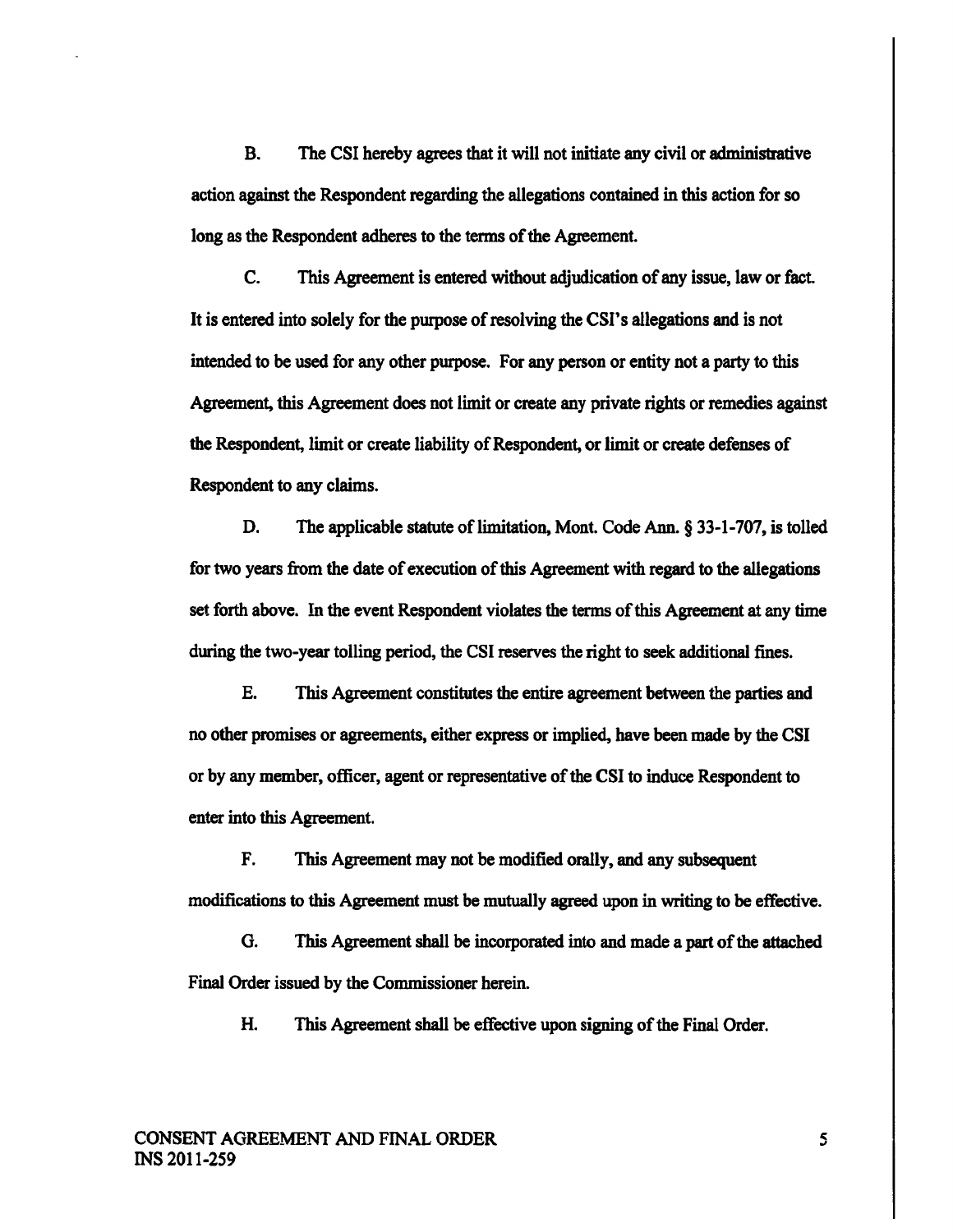### **FINAL ORDER**

Pursuant to the authority vested by Mont. Code Ann. § 2-4-603 and § 33-1-101, et seq.,

and upon review of the foregoing Consent Agreement, and good cause appearing,

IT IS HEREBY ORDERED that the foregoing Consent Agreement between the CSI and

Respondent Mary Baird is adopted as if set forth fully herein.

DATED this  $23^{10}$  day of Array 2012.

**MONICA J. LINDEEN** Commissioner of Securities and Insurance, Montana State Auditor

By:

**ROBERT W. MOON** Deputy Insurance Commissioner

cc: Brett O'Neil **Tim McKeon**